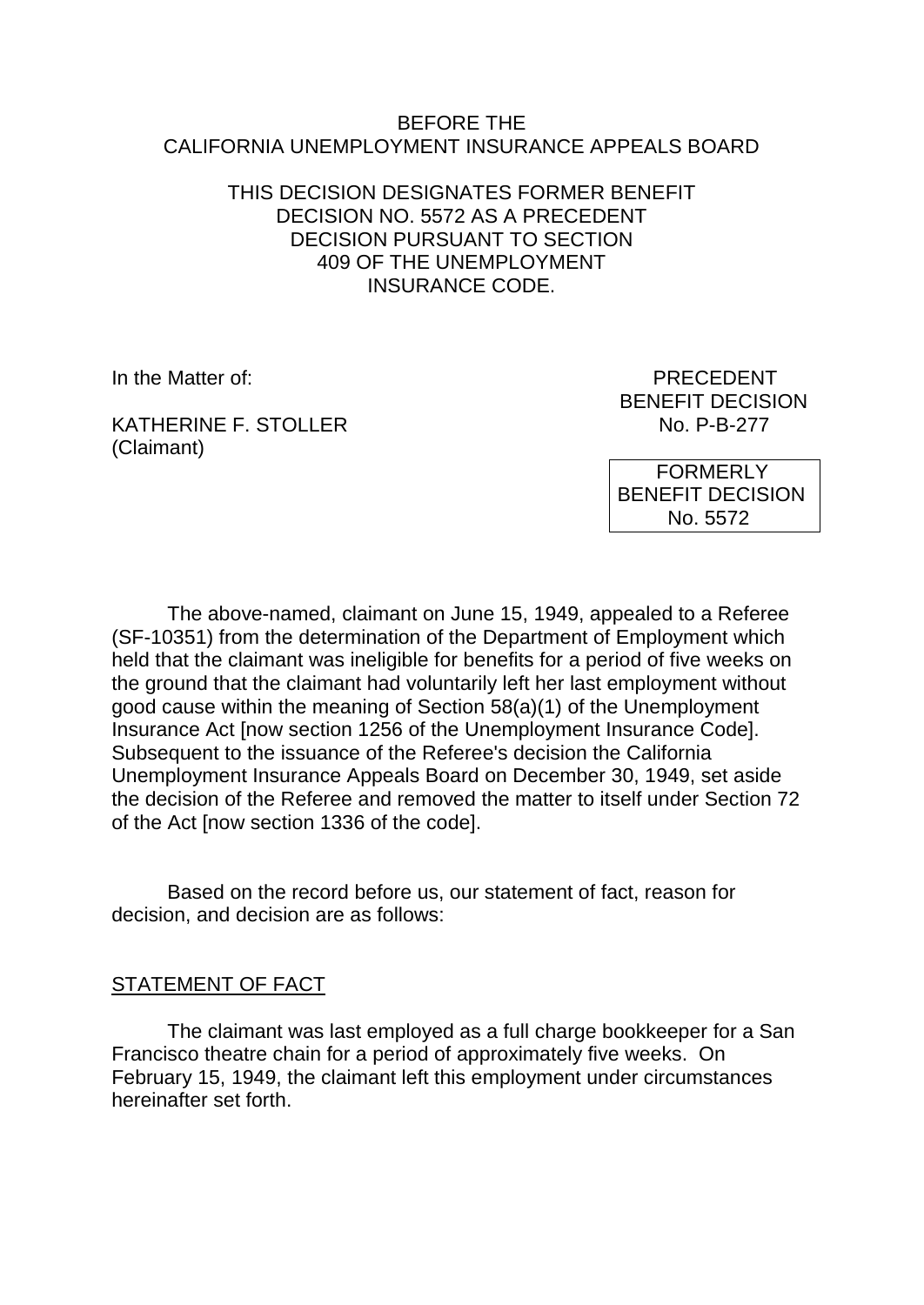On March 7, 1949, the claimant registered for work at the San Francisco commercial office of the Department and filed an additional claim for benefits. On June 9, 1949, the Department issued a determination that the claimant was ineligible for benefits for a period of five weeks under the provisions of Section 58(a)(1) of the Act [now section 1256 of the code].

The claimant had been hired by her last employer at a salary of \$225 a month with the promise of an increase of \$25 at the end of the first month of employment. Approximately a month before leaving work the claimant was notified by a private employment agency with whom she was registered that an opening existed for the position of a full charge bookkeeper with an established law firm in San Francisco. The claimant reported to the agency and was interviewed there by a senior partner of the law firm. She was interviewed a second time by this partner at the offices of the firm, at the end of which interview she was told that she was hired for the position. At that time the attorney told the claimant that it would be some time before she could begin work because she was being hired to replace a bookkeeper of long standing with the firm who had reached the age for retiring. It was explained to the claimant that it would require two or three weeks to arrange for the retirement of this employee. On or about January 18, 1949, in a telephone conversation with the attorney, the claimant was told that she could plan on starting work on February 16, 1949. A week before the date of leaving her work the claimant informed the attorney that she had given her employer notice, to which he replied that it was all right, that everything would work out as planned. The claimant left work on February 15, 1949, having given due notice to her employer. She was unable to begin work for the law firm on February 16, 1949, as planned because the elderly bookkeeper had not yet been retired. On March 7, 1949, the attorney who had hired the claimant expressed regret that conditions did not yet permit the claimant's beginning work and he suggested that she find other employment in the interim.

The private employment agency which referred the claimant to this employment had specified that the salary was \$275 a month. The partner who had hired the claimant had promised that after three months' employment the salary would be raised to \$300 a month. The claimant was to have an office of her own.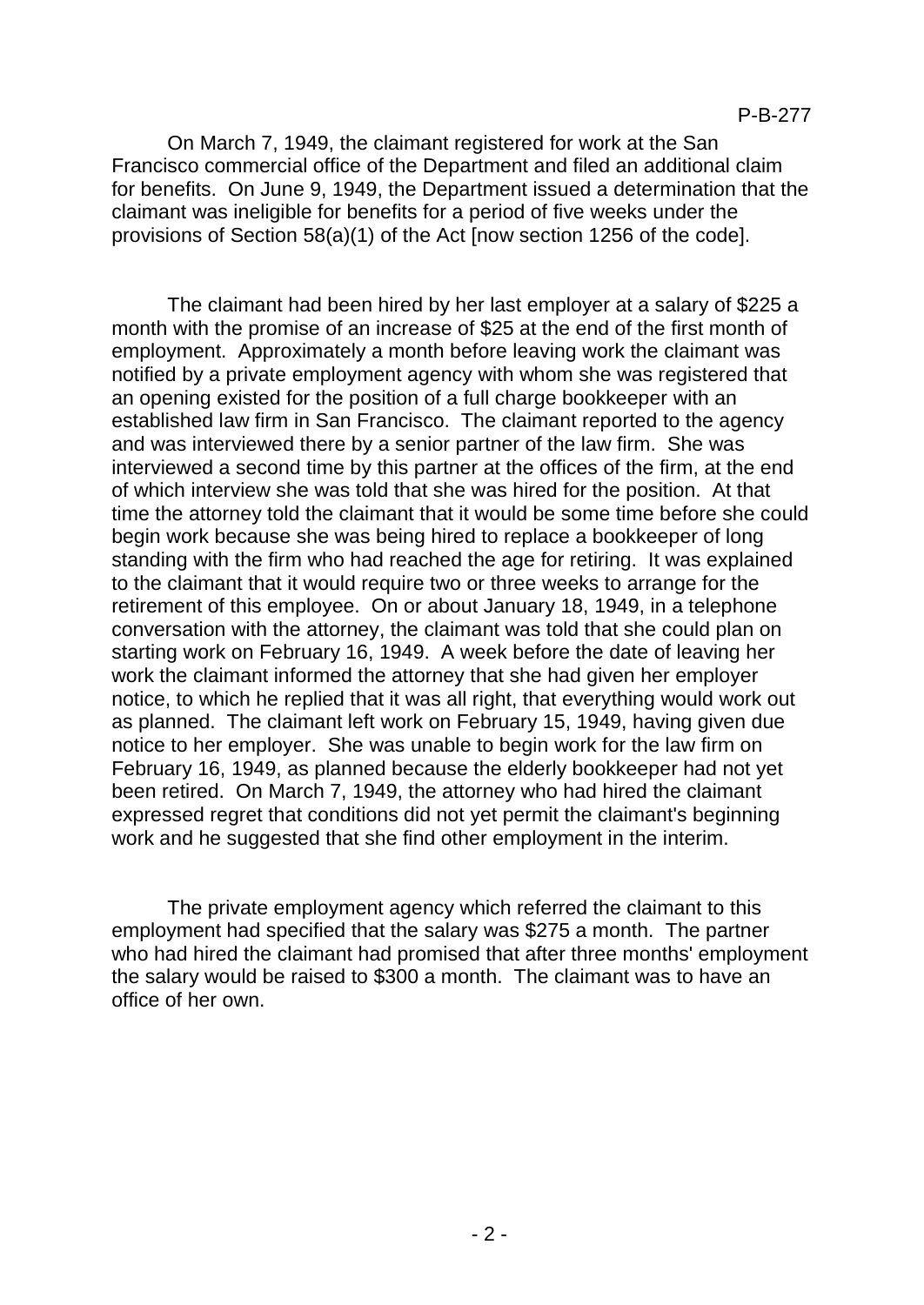# REASON FOR DECISION

The issue presented in this appeal is whether a leaving of work in order to accept other employment which has been definitely promised but which fails to materialize due to the failure of the intended new employer to provide the promised employment is a leaving of work with good cause within the meaning of Section 58(a)(1) of the Act [now section 1256 of the code]. In prior decisions we have held that a leaving of work in order to seek other employment was not with good cause within the meaning of that section (See Benefit Decisions Nos. 3413-6065 and 4752-9758). In none of those prior decisions did the claimant have the firm and definite offer or promise of permanent employment which exists in the instant case. In Benefit Decisions Nos. 5088-10474 and 5458-12967, where we held that the leaving of work was without good cause, we took particular note of the fact that the claimants therein involved had no definite prospects or offers of other work at the time of their leaving. In Benefit Decision No. 5432-12858 the Appeals Board based its decision on the fact that the primary and efficient cause of the claimant's leaving work was the employer's refusal of her request for a wage increase, which the Board concluded did not constitute good cause for leaving. It is clear therefore that none of the above-cited decisions is controlling in the instant case. The precise issue presented in this case has been considered by administrative tribunals in other states whose statutes are similar to Section 58(a)(1) of the California Act [now section 1256 of the code]. (C.C.H., Nebr. Sec. 1975.043; New Mexico, Sec. 1975.01; Pa., Sec. 1975.033; R.I., Sec. 1975.33 and Sec. 1975.371; So. Carolina, Sec. 1975.09; Tenn., Sec. 1975.07 and Wash., Sec. 1975.05) Practically without exception the rulings have been that the leaving is with good cause. The underlying theory in these cases seems to be that the claimant has done all that he could do to assure himself of continuous employment; he left his work only because he had definite assurance that he was to have new permanent employment, and his subsequent unemployment was attributable solely to the prospective new employer's failure to provide the promised employment.

Even in states whose statutes have the added requirements that good cause be attributable to the employer or connected with the work it has been held that a leaving under the circumstances present in the instant case is with good cause. (C.C.H., Mich. Sec. 8230; Ariz., Sec. 1975.472 and Minn., Sec. 1975.204) We agree with the principle set forth in these decisions and we conclude that the claimant in the present case had good cause for leaving her work. We hold, therefore, that the claimant is not subject to disqualification under Section 58(a)(1) of the Act [now section 1256 of the code].